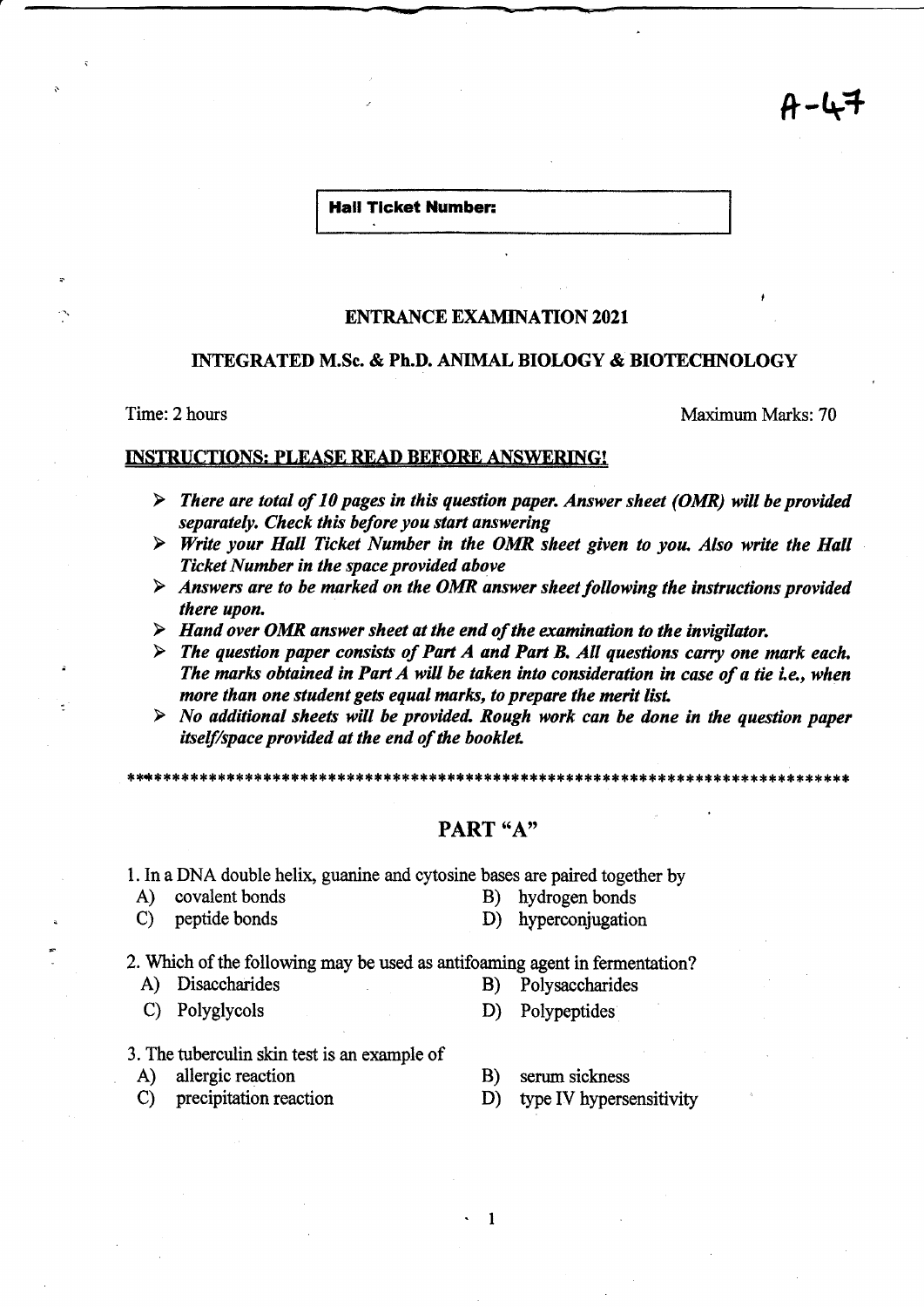$A - 47$ 

4. Which of the following protein is involved in cross-linking actin filaments?<br>A) Actinin B) Cofilin

| A) Actinin |  | B) Cofilin |
|------------|--|------------|
|            |  |            |

- C) Nebulin D) Profilin
- 5. Considering 0.1 M aqueous solution of each of the following, which solution has the lowest pH?
	- A)  $Na<sub>2</sub>CO<sub>3</sub>$  $B)$  Na<sub>3</sub>PO<sub>4</sub>
	- C) Na<sub>2</sub>S D) NaCl
- 6. When single-stranded DNA from a human is mixed with single-stranded DNA from a chimpanzee, it was found that about 99% of the DNA is homologous. This can be taken as evidence that:
	- A) humans and chimpanzees originated B) humans and chimpanzees are closely in similar environments related
	- C) humans and chimpanzees evolved D) All organisms have similar DNA simultaneously from distinct ancestor
- 7. The arrangement of nucleotides in DNA can be seen by
	- A) spectrofluorimetry B) phase contrast microscopy
	-
	- C) X-ray crystallography D) electron microscopy
- 8. What is the concentration of  $H<sup>+</sup>$  ion in a solution of 0.1M NaOH?
	- A)  $10^{-12} M$  B)  $9^{-12} M$ C)  $10^{-13} M$  D)  $9^{-13} M$

### 9. Photomultiplier tubes convert

- A) photons to electrical signals
- C) low energy photons to high energy photons
- B) photons to chemical signals
- D) high energy photons to low energy photons
- 10. In Meselson and Stahl experiment on DNA replication, E. *coli* was grown initially in medium containing <sup>15</sup>N and further allowed to grow in <sup>14</sup>N media. The DNA obtained in the second generation found to have
	- A) 25% 15N, 75%14N B) 50% 15N, 50% 14N
	- C)  $75\%$  <sup>15</sup>N, 25% <sup>14</sup>N D) 100% 14N
- 11. If a peptide GARAGE subjected to proteolytic cleavage yields two tripeptides, which protease was used in the reaction?
	-
	-
	- A) Trypsin B) Chymotrypsin
	- C) Cyanogen bromide D) Acetylcholine esterase
- 12. is used as precursor for the industrial production of penicillin.
	- A) Alpha amino butyric acid B) Benzoic acid
		-
	- C) Phenyl acetic acid D) Phenoxy acetic acid
- - 2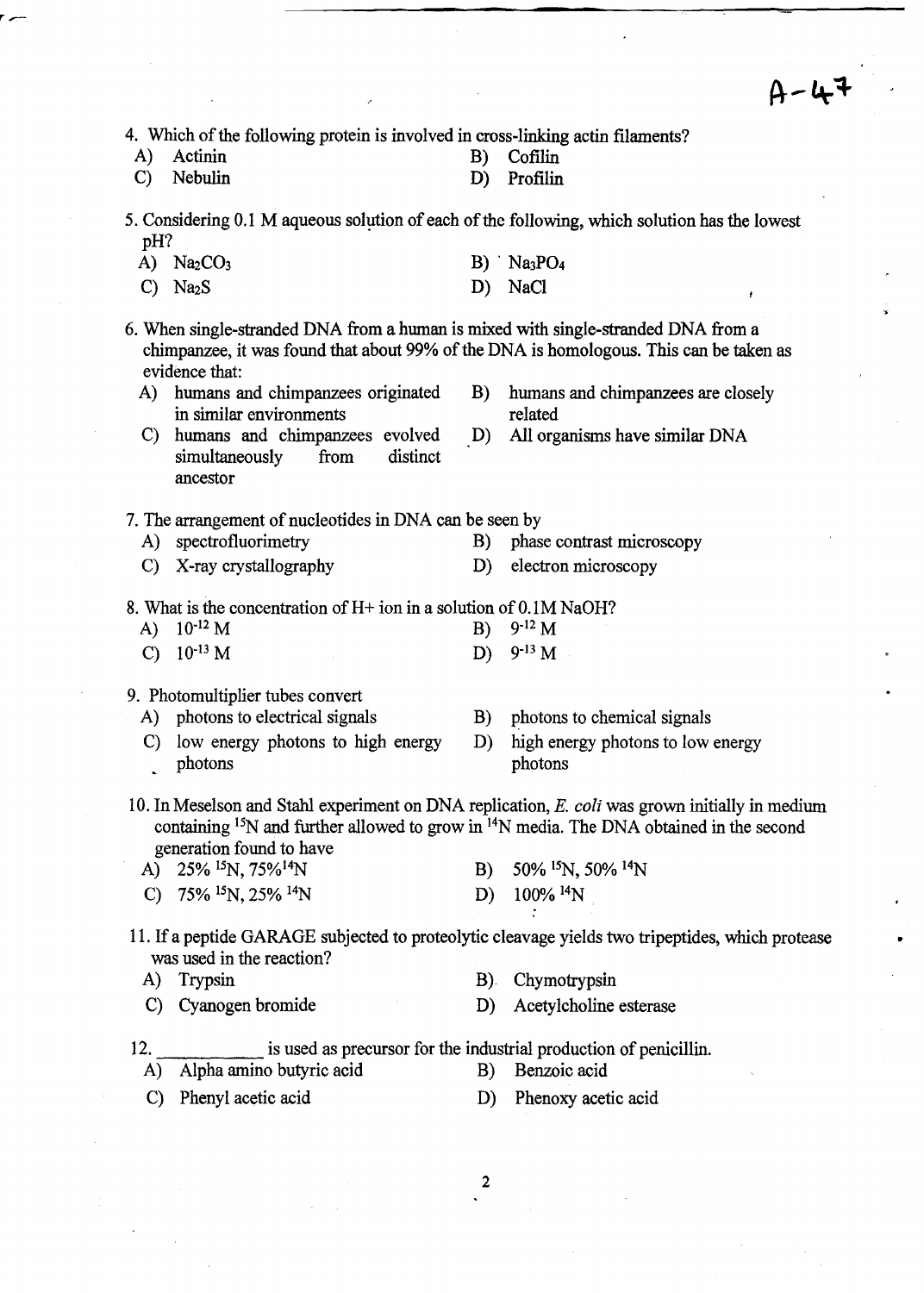|                    |                                                                                                            |          | H - 44                                                                                                                            |
|--------------------|------------------------------------------------------------------------------------------------------------|----------|-----------------------------------------------------------------------------------------------------------------------------------|
|                    | 13. Effluent treatment of water by "Ozonation" is an example of                                            |          |                                                                                                                                   |
| A)                 | pretreatment                                                                                               | B)       | primary treatment                                                                                                                 |
| $\mathbf{C}$       | secondary treatment                                                                                        | D)       | tertiary treatment                                                                                                                |
| A)                 | 14. Which light exposure conditions would be most harmful to live cells?<br>300 nm (Violet) light          | B)       | 450 nm (blue) light                                                                                                               |
| $\mathbf{C}$       | 550 nm (Green) light                                                                                       | D)       | 700 nm (red) light                                                                                                                |
|                    |                                                                                                            |          |                                                                                                                                   |
|                    | can be used?                                                                                               |          | 15. In genetic screening to study recessive mutation phenotypes which one of the following ploidy                                 |
| A)                 | Hexaploid                                                                                                  | B)       | Diploid                                                                                                                           |
| $\mathcal{C}$      | Haploid                                                                                                    | D)       | Tetraploid                                                                                                                        |
|                    | 16. Green fluorescent protein (GFP) was originally isolated from which of the following<br>organisms?      |          |                                                                                                                                   |
|                    | A) Anabena doliolum                                                                                        | B)       | Aequorea victoria                                                                                                                 |
| $\mathcal{C}$      | Drosophila melanogaster                                                                                    | D)       | Candida albicans                                                                                                                  |
| A)<br>$\mathbf{C}$ | amino acid metabolism. Which amino acid metabolism is more suitable to manipulate?<br>Histidine<br>Proline | B)<br>D) | 17. A plant biologist is planning on to generate plants that withstand abiotic stress by tweaking the<br>Methionine<br>Tryptophan |
|                    | 18. A method by which one can determine the rate of transcription of a given gene is                       |          |                                                                                                                                   |
| A)                 | global run-on sequencing                                                                                   | B)       | nuclear RNA sequencing                                                                                                            |
| $\mathbf{C}$       | cytoplasmic RNA sequencing                                                                                 | D)       | total RNA sequencing                                                                                                              |
|                    | as:                                                                                                        |          | 19. The ability of the immune system to recognize self-antigens versus non-self antigen is defined                                |
| A)                 | specific immunity                                                                                          |          | B) humoral immunity                                                                                                               |
| C)                 | tolerance                                                                                                  | D)       | cell-mediated immunity                                                                                                            |
|                    | organism living in the temperate climate zone is richer in                                                 |          | 20. A plasma membrane of poikilothermic organism living in the Arctic zone compared to an                                         |
| A)                 | cholesterol                                                                                                | B)       | long-chain fatty acid                                                                                                             |
| $\mathbf{C}$       | protein                                                                                                    | D)       | unsaturated fatty acid                                                                                                            |
|                    | 21. Central nervous system is derived from which one of the following germ layers?                         |          |                                                                                                                                   |
| A)                 | Ectoderm                                                                                                   | B)       | Endoderm                                                                                                                          |
| $\mathbf{C}$       | Mesoderm                                                                                                   |          | D) Endomesoderm                                                                                                                   |
|                    | to pyruvate in                                                                                             |          | 22. During a "fight or flight" situation, the release of epinephrine promotes glycogen breakdown                                  |
| A)                 | liver tissue                                                                                               | B)       | brain                                                                                                                             |
| $\mathbf{C}$       | skeletal muscle                                                                                            | D)       | cardiac muscle                                                                                                                    |
|                    |                                                                                                            |          |                                                                                                                                   |

-

**-**

.'"

'3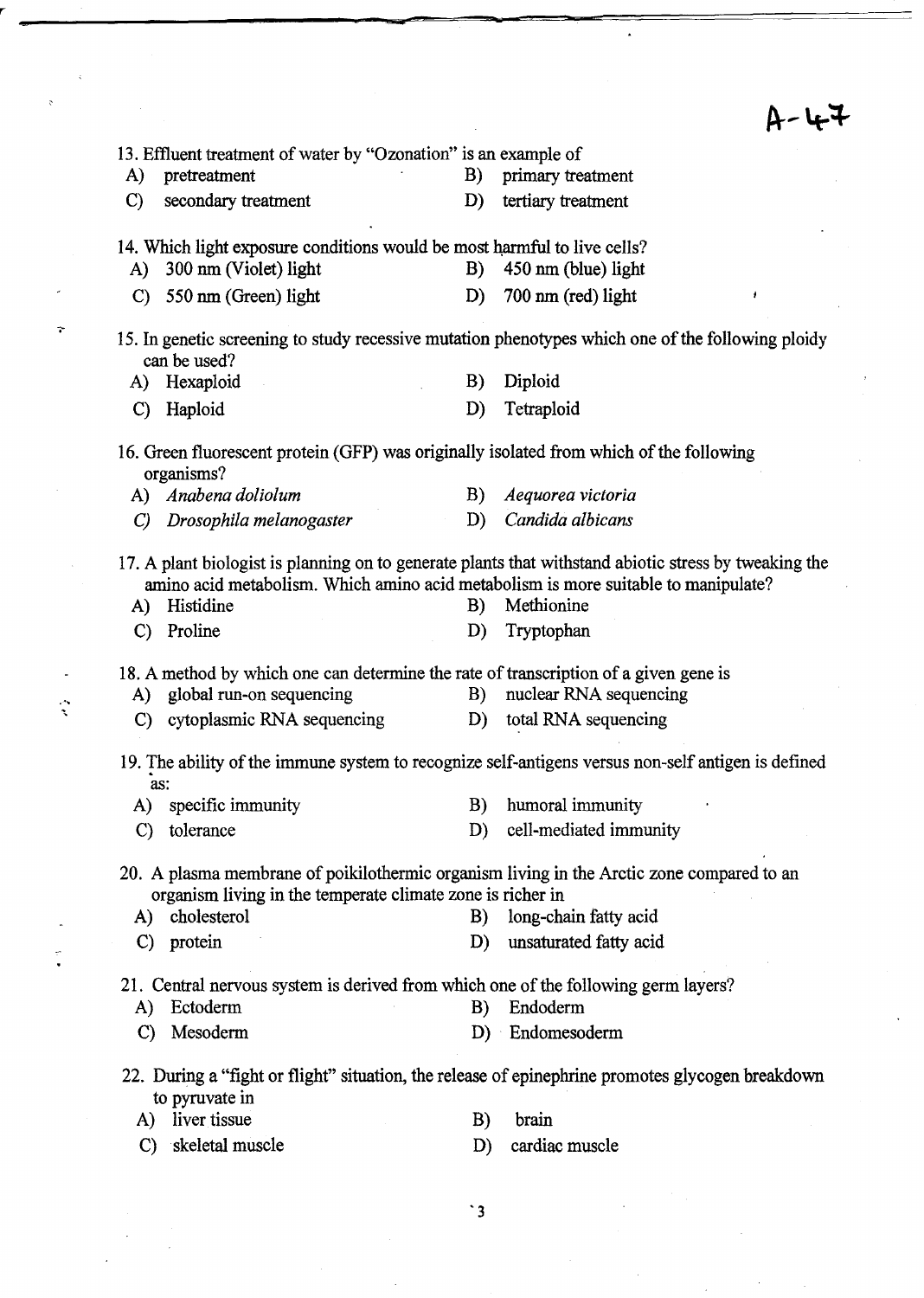$A - 47$ 

...

|               | 23. Which of the following does not kill endospores?                                                                                         |        |                                                                                                                                                                                                                                                                                              |
|---------------|----------------------------------------------------------------------------------------------------------------------------------------------|--------|----------------------------------------------------------------------------------------------------------------------------------------------------------------------------------------------------------------------------------------------------------------------------------------------|
| A)            | Autoclaving                                                                                                                                  | B)     | Pasteurization                                                                                                                                                                                                                                                                               |
| $\mathbf{C}$  | Hot air sterilization                                                                                                                        | D)     | Incineration                                                                                                                                                                                                                                                                                 |
|               |                                                                                                                                              |        | 24. A loss-of-function mutation in repressor (such that it prevents the binding of repressor with                                                                                                                                                                                            |
|               | lactose) will have what kind of effect on lac genes in the presence of lactose?                                                              |        |                                                                                                                                                                                                                                                                                              |
|               | A) The expression of lac genes will be<br>increased by two fold                                                                              | B)     | The expression of lac genes will be '<br>decreased                                                                                                                                                                                                                                           |
| $\mathbf{C}$  | There will be no effect on gene<br>expression                                                                                                | D)     | The expression of lac genes will be<br>increased by ten fold                                                                                                                                                                                                                                 |
|               | Which of the following explanation is correct?                                                                                               |        | 25. Heavier proteins with higher 'S' (coefficient) value will sediment more rapidly than lighter<br>proteins. However, Tropomyosin from muscle fibers, with 93 kDa molecular weight, has a<br>coefficient of 2.6S and the Hemoglobin, at 65 kDa molecular weight, has a coefficient of 4.3S. |
| A)            | Tropomyosin<br>has<br>many<br>more<br>subunits than Hemoglobin                                                                               | B)     | Tropomyosin is rod-shaped and<br>Hemoglobin is spherical.                                                                                                                                                                                                                                    |
| $\mathbf{C}$  | Tropomyosin is strongly charged<br>and Hemoglobin is neutral                                                                                 | D)     | Tropomyosin is more spherical than<br>hemoglobin                                                                                                                                                                                                                                             |
|               | 26. A mechanism that can cause a gene to move from one linkage group to another is                                                           |        |                                                                                                                                                                                                                                                                                              |
| A)            | duplication                                                                                                                                  | B)     | crossing over                                                                                                                                                                                                                                                                                |
| $\mathcal{C}$ | inversion                                                                                                                                    | D)     | translocation                                                                                                                                                                                                                                                                                |
|               | 27. The anhydride of $Ba(OH)_2$ is:                                                                                                          |        |                                                                                                                                                                                                                                                                                              |
| A)            | BaH <sub>2</sub>                                                                                                                             | B)     | <b>BaOH</b>                                                                                                                                                                                                                                                                                  |
| $\mathcal{C}$ | BaO <sub>2</sub>                                                                                                                             | D)     | BaO                                                                                                                                                                                                                                                                                          |
|               | 28. Blood agar is an example of                                                                                                              | media. |                                                                                                                                                                                                                                                                                              |
| A)            | selective                                                                                                                                    | B)     | basal                                                                                                                                                                                                                                                                                        |
| $\mathcal{C}$ | differential                                                                                                                                 | D)     | enriched                                                                                                                                                                                                                                                                                     |
|               | 29. Which one of the following statements holds true for G0/G1 phase organization of<br>chromosomal DNA in a mature eukaryotic cell nucleus? |        |                                                                                                                                                                                                                                                                                              |
| A)            | Organized randomly and interact                                                                                                              | B)     | Organized randomly and interact with                                                                                                                                                                                                                                                         |
|               | with another chromosomal DNA<br>randomly                                                                                                     |        | another chromosomal DNA non-<br>randomly                                                                                                                                                                                                                                                     |
| $\mathbf{C}$  | Organized in constrained locations                                                                                                           | D)     | Organized in constrained locations                                                                                                                                                                                                                                                           |
|               | with<br>and<br>interact<br>another                                                                                                           |        | and interact with another                                                                                                                                                                                                                                                                    |
|               | chromosomal DNA non-randomly                                                                                                                 |        | chromosomal DNA randomly                                                                                                                                                                                                                                                                     |
|               | 30. What is the primary function of CD4+ T cells?                                                                                            |        |                                                                                                                                                                                                                                                                                              |
| A)            | Promote phagocytosis                                                                                                                         | B)     | Respond to MHC class I and II                                                                                                                                                                                                                                                                |
| $\mathbf{C}$  | <b>MHC</b><br>class<br>I<br>Respond<br>to<br>presentation                                                                                    | D)     | presentation<br>Respond to MHC class II presentation                                                                                                                                                                                                                                         |

4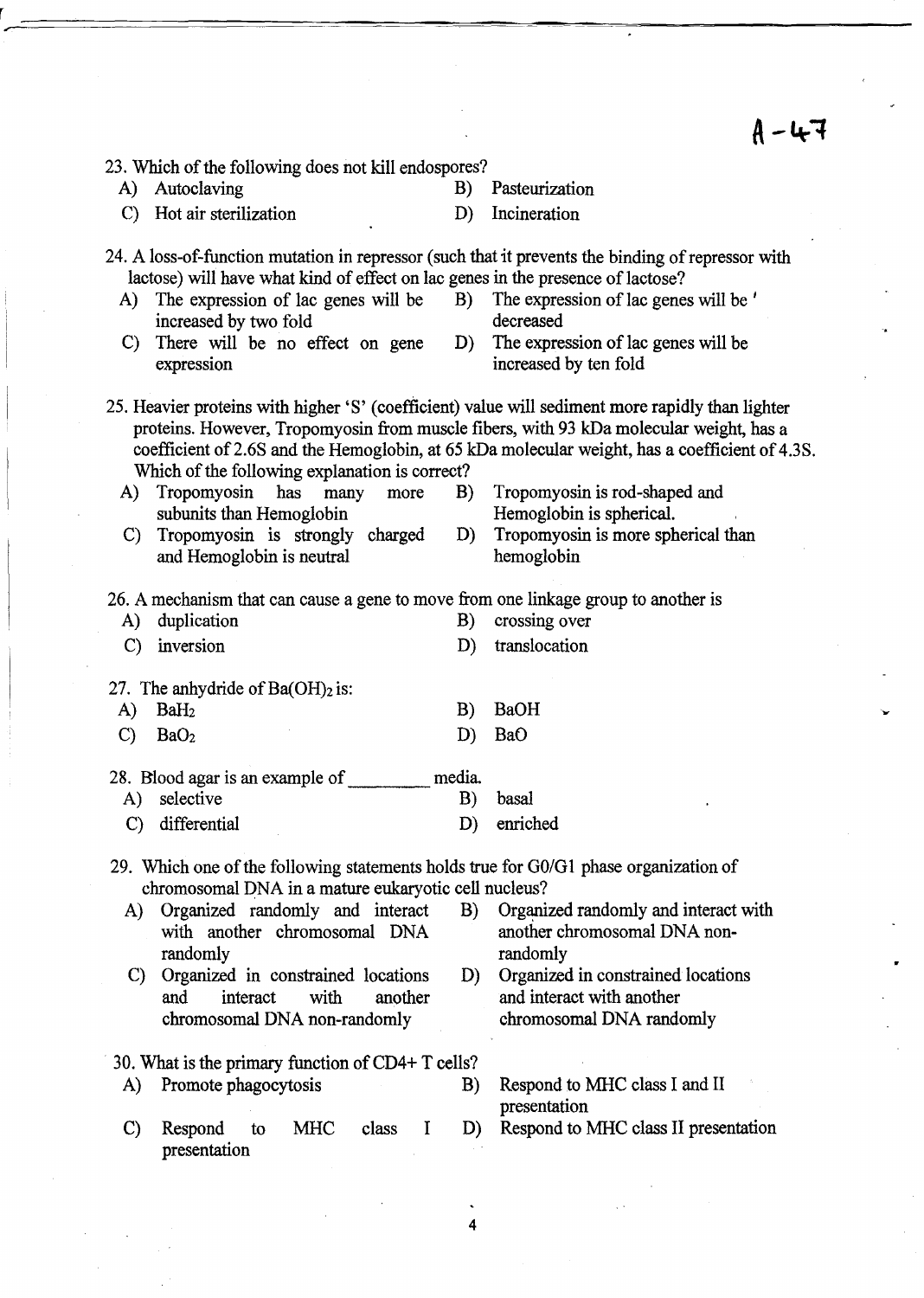$A - 47$ 

|               |                                                                                                                                                                                                                                                                                    |          | Æ                                             |
|---------------|------------------------------------------------------------------------------------------------------------------------------------------------------------------------------------------------------------------------------------------------------------------------------------|----------|-----------------------------------------------|
|               | 31. Subcellular components are separated by<br>A) electrophoresis<br>C) autoradiography                                                                                                                                                                                            | B)<br>D) | chromatography<br>differential centrifugation |
|               | 32. Which of the following statements hold true for embryonic stem cells.<br>(I) Derived from trophectodermal cells of early blastocyst stage<br>(II) They have longer S phase of cell cycle<br>(III) Has higher levels of telomerase enzyme<br>(IV) They are totipotent in nature |          | ¥                                             |
| A)            | I, II, III and IV                                                                                                                                                                                                                                                                  |          | B) I and IV only                              |
| $\mathbf{C}$  | II and III only                                                                                                                                                                                                                                                                    | D)       | I and III only                                |
|               | 33. Ecological study of an organism is called as                                                                                                                                                                                                                                   |          |                                               |
| A)            | Synecology                                                                                                                                                                                                                                                                         | B)       | Autecology                                    |
| $\mathbf{C}$  | Paleology                                                                                                                                                                                                                                                                          | D)       | Ornithology                                   |
|               | 34. The molarities of 0.1 N solution of HCl and 0.1 N solution of $H_2SO_4$ are respectively<br>A) $0.1 M$ and $0.1 M$                                                                                                                                                             | B)       | 0.05 M and 0.1 M                              |
|               | C) $0.1 M$ and $0.05 M$                                                                                                                                                                                                                                                            | D)       | 0.1 M and 0.2 M                               |
|               |                                                                                                                                                                                                                                                                                    |          |                                               |
|               | 35. Which of the following has maximum calorific value?                                                                                                                                                                                                                            |          |                                               |
|               | A) Fat                                                                                                                                                                                                                                                                             | B)       | Carbohydrate                                  |
| $\mathcal{C}$ | Protein                                                                                                                                                                                                                                                                            | D)       | Amino acid                                    |
|               | PART "B"                                                                                                                                                                                                                                                                           |          |                                               |
|               | 36. An example of a substance where 50% of the filtered load is reabsorbed by kidneys is                                                                                                                                                                                           |          |                                               |
|               | A) potassium                                                                                                                                                                                                                                                                       | B)       | chloride                                      |
|               | $C)$ urea                                                                                                                                                                                                                                                                          |          | D) bicarbonates                               |
|               | 37. Global Tiger Initiative broadened to snow-leopards to promote conservation to prevent<br>extinction was first launched by                                                                                                                                                      |          |                                               |
| A)            | <b>World Conservation Society</b>                                                                                                                                                                                                                                                  | B)       | United Nations Environment Program            |
| $\mathcal{C}$ | World Economic Forum                                                                                                                                                                                                                                                               | D)       | World Bank                                    |
|               | 38. Which nervous system controls skeletal muscle?                                                                                                                                                                                                                                 |          |                                               |
| A)            | Sympathetic                                                                                                                                                                                                                                                                        | B)       | Parasympathetic                               |
| $\mathcal{C}$ | Somatic                                                                                                                                                                                                                                                                            | D)       | Autonomic                                     |
|               | 39. In the resting state of a neuron, the axonal membrane is                                                                                                                                                                                                                       |          |                                               |
| A)            | more permeable to $K+$ and nearly                                                                                                                                                                                                                                                  | B)       | equally permeable to both Na+ and             |

impermeable to Na+<br>more permeable to Na+ and nearly D) impermeable to both Na+ and K+ C) more permeable to  $Na+$  and nearly  $D$ ) impermeable to  $K$ +

5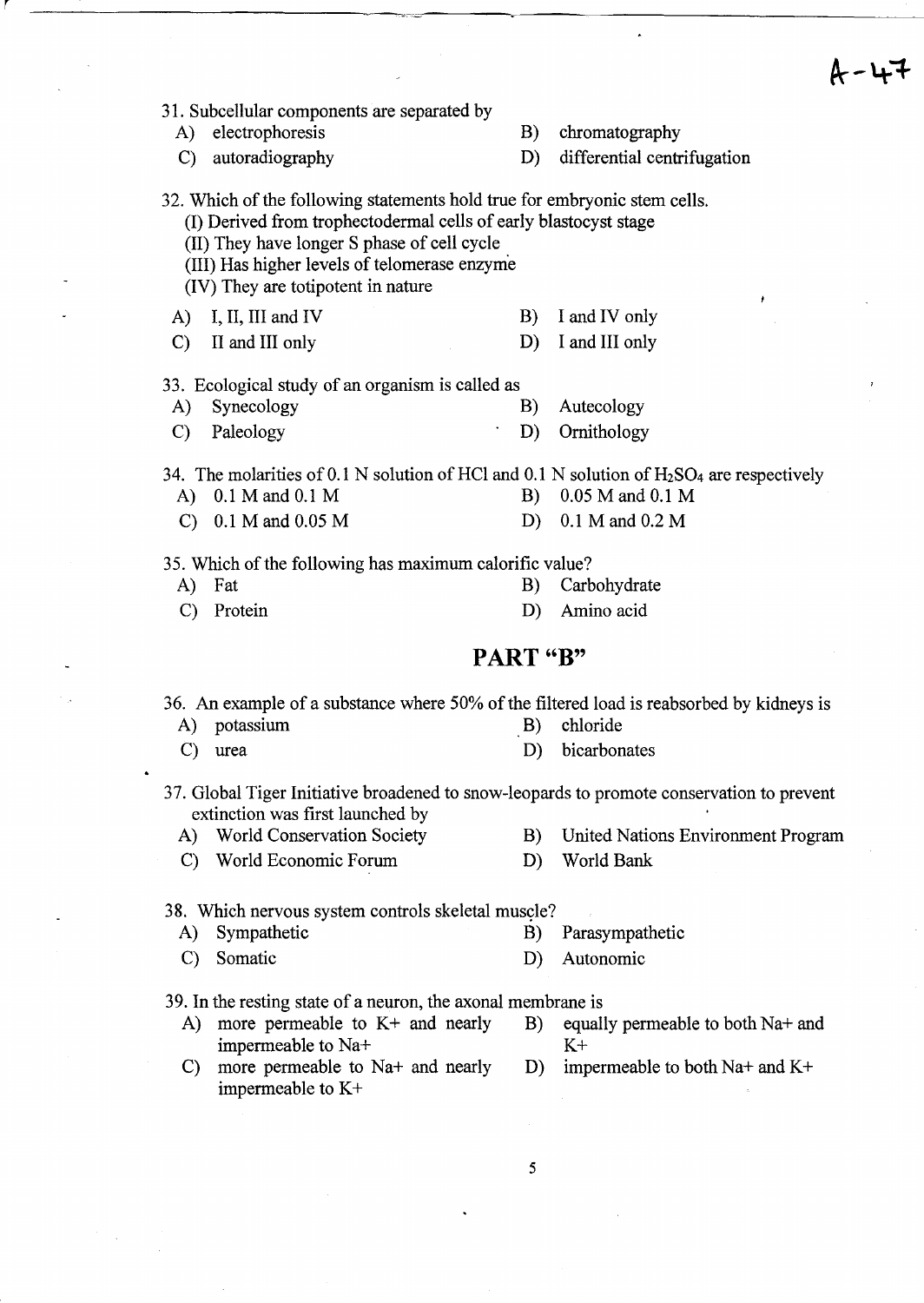$A - 47$ 

|  |  |  | 40. The source of somatostatin is same as that of |  |  |  |  |
|--|--|--|---------------------------------------------------|--|--|--|--|
|  |  |  |                                                   |  |  |  |  |

- A) insulin B) ACTH
- 
- 41. Microevolution can be thought of as:
	- A) changes in the frequencies of alleles in a gene pool
	- C) creating new species where none existed before
- 

C) adrenaline D) vasopressin and oxytocin

- B) genes mutating in response to environmental change
- D) reacting to changes in the environment
- 42. Most common site of human fertilization in reproductive system is
	- A) infundibulum leading to tubal B) Ampullary-Isthmus junction ostium
	- C) uterotubal junction D) the isthmic portion

43. Which one of the following dangerous greenhouse gases is generated by wastewater?

A) Nitrogen B) Sulphur dioxide C) Carbon dioxide D) Methane

44. Which of the following virus has RNA as genetic material?

- A) Hepatitis B virus B) Hepatitis C virus
- C) Herpes Simplex virus D) Epstein Barr virus
- 45. A respiratory pigment protein that does not accept Fe as oxygen binding site either in 1: 1 or  $2:1$  ratio is
	- A) hemerythrin B) hemoglobin
		-
	- C) hemocyanin D) chlorocruorin
- 46. Which one of the following statements is true for "imprinted genes" in mammals?
- sperm which is transcriptionally Oocyte which is transcriptionally
	- C) Copy of a gene inherited either D) Copy of a gene inherited either origin specific manner fashion
- A) Copy of a gene inherited through a B) Copy of a gene inherited through an active in all the cells of an organism inactive in all the cells of an organism
	- through sperm or Oocyte which are through sperm or Oocyte which are transcriptionally active in a parent of transcriptionally active in a random

47. Which one of the following amino acids is the most soluble in water at pH 7.0?

- 
- A) Tryptophan B) Phenylalanine
- C) Leucine D) Glutamate
- -
- 48. The two nitrogen atoms in urea are contributed by
	- A) ammonia and glutamate B) glutamine and glutamate
		-
	- C) ammonia and aspartate D) ammonia and alanine
-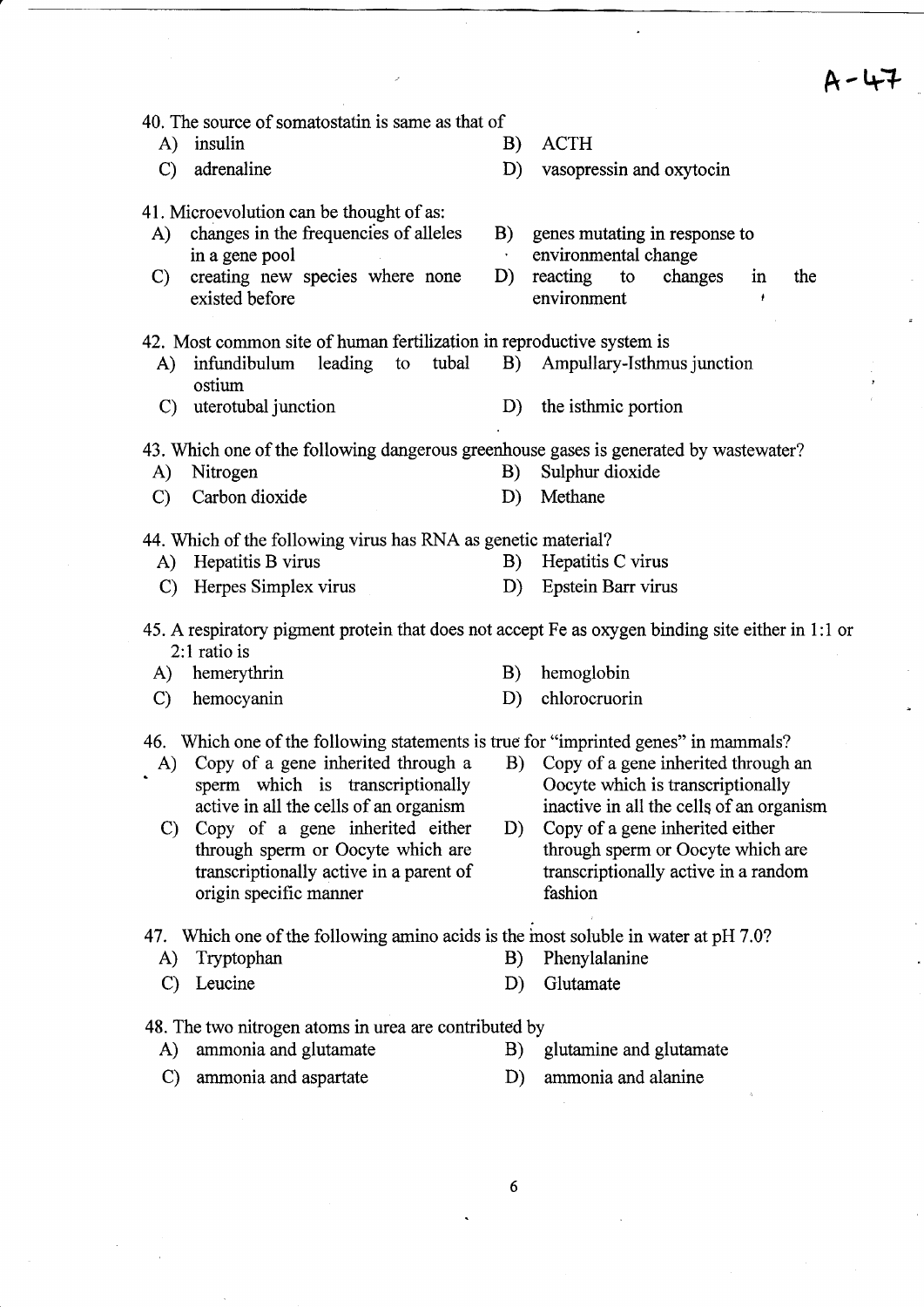| 49. Which one of the following animals has two respiratory pigment proteins (red-green) in                                                           |    |                                       |
|------------------------------------------------------------------------------------------------------------------------------------------------------|----|---------------------------------------|
| the blood?<br>Serpula vermicularis<br>A)                                                                                                             | B) | Pheretima posthuma                    |
| Lumbricus terrestris<br>$\mathbf{C}$                                                                                                                 | D) | Hirudo medicinalis                    |
|                                                                                                                                                      |    |                                       |
| 50. Sequestering toxins is well known in invertebrates as a chemical defence, but such                                                               |    |                                       |
| phenomenon is seen in vertebrates after predating toxin-producing prey and those are<br>Garter snake and Tiger keelback                              |    | B) Tiger shark and Great white shark  |
| A)<br>snake                                                                                                                                          |    |                                       |
| Lion fish and Puffer fish<br>$\mathcal{C}$                                                                                                           | D) | the Japanese toad and Stubfoot toad   |
| 51. Because of difference in peak breeding time, five different species of frogs rarely produce<br>interspecific hybrids. The isolating mechanism is |    |                                       |
| behavioral<br>A)                                                                                                                                     | B) | geographical                          |
| mechanical<br>$\mathcal{C}$                                                                                                                          | D) | temporal                              |
|                                                                                                                                                      |    |                                       |
| 52. Which of the following statement is incorrect regarding ecological pyramids?<br>The pyramid of biomass is upright<br>A)                          | B) | The pyramid of numbers is upright in  |
| in grass land ecosystem                                                                                                                              |    | grass land ecosystem                  |
| The pyramid of energy is inverted in<br>$\mathbf{C}$                                                                                                 | D) | The pyramid of biomass is inverted in |
| ocean ecosystem                                                                                                                                      |    | aquatic ecosystem                     |
| 53. Which of the following pigment is most abundant in green plants?                                                                                 |    |                                       |
| Carotene<br>A)                                                                                                                                       | B) | Chlorophyll a                         |
| Chlorophyll b<br>$\mathbf{C}$                                                                                                                        | D) | Xanthophyll                           |
|                                                                                                                                                      |    |                                       |
| 54. In a protein, the predominant amino acid present in $\beta$ -sheets is<br>aspartic Acid<br>A)                                                    | B) | tryptophan                            |
| tyrosine<br>$\mathcal{C}$                                                                                                                            | D) | glycine                               |
|                                                                                                                                                      |    |                                       |
| 55. An example of an antagonist that inhibits the action of aldosterone on its receptors in nephron<br>tubule is                                     |    |                                       |
| A)<br>spironolactone                                                                                                                                 | B) | acetazolamide                         |
| chlorthalidone<br>$\mathbf{C}$                                                                                                                       | D) | furosemide                            |
| 56. Detoxification of lipid drugs and other harmful compounds in ER is carried out by:<br>cytochrome P450<br>A)                                      | B) | cytochrome B                          |
| cytochrome D<br>$\mathbf{C}$                                                                                                                         | D) | cytochrome F                          |
|                                                                                                                                                      |    |                                       |
| 57. Respiratory alkalosis is caused by                                                                                                               |    |                                       |
| increased $H_2CO_3$<br>A)                                                                                                                            | B) | decreased $H_2CO_3$                   |
| increased Bicarbonate ions<br>$\mathcal{C}$                                                                                                          | D) | decreased Bicarbonate ions            |
| 58. Which of the following RNA molecules antagonize translation of mRNA molecules?                                                                   |    |                                       |
| tRNA<br>A)                                                                                                                                           | B) | SnRNA                                 |
| SnoRNA<br>$\mathcal{C}$                                                                                                                              | D) | miRNA                                 |
|                                                                                                                                                      |    |                                       |

 $\overline{\phantom{a}}$ 

 $\ddot{\phantom{a}}$ 

 $\ddot{\phantom{a}}$ 

 $\ddot{\phantom{0}}$ 

Ń

7

 $\ddot{\phantom{0}}$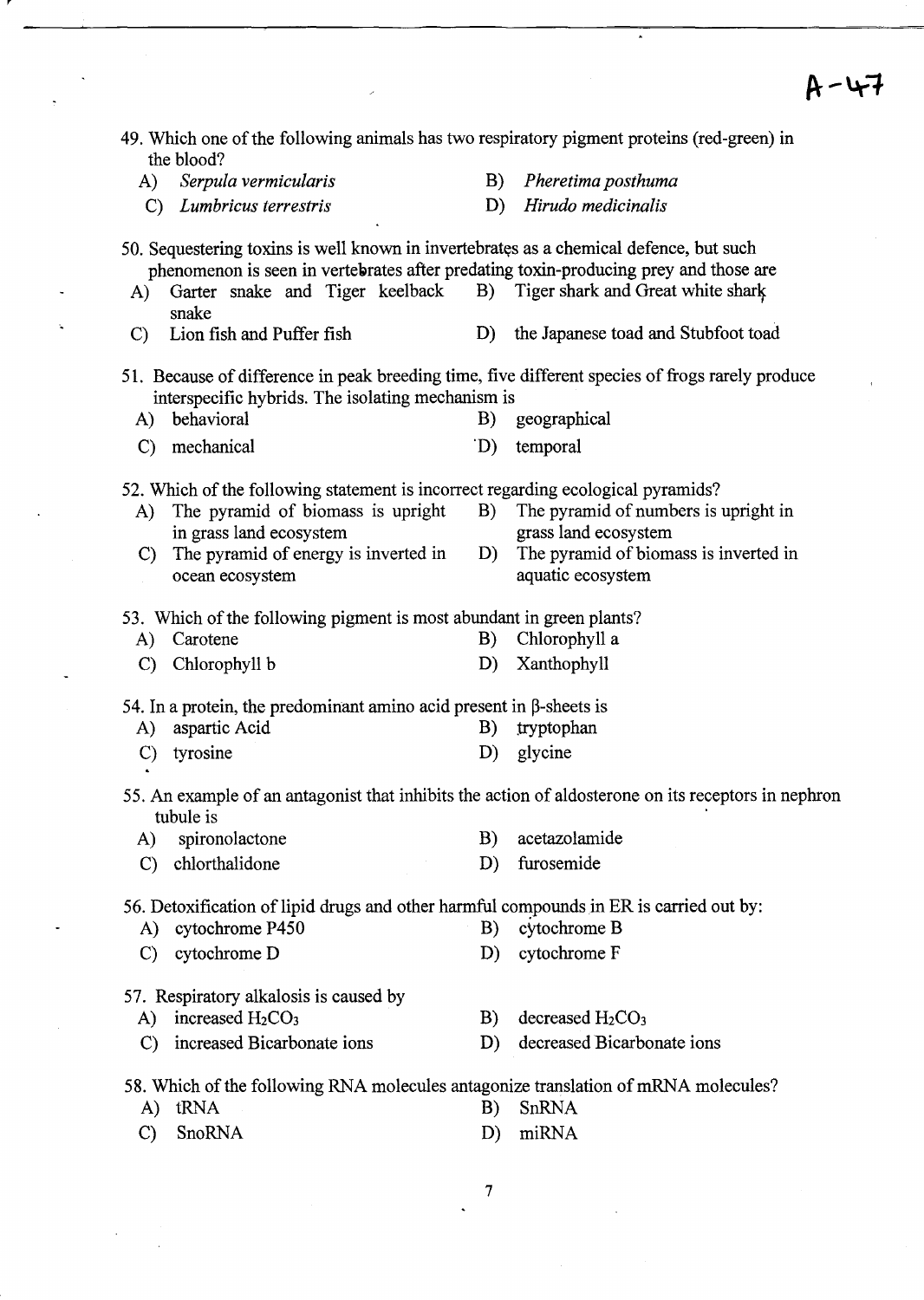$A - 47$ 

|               | 59. Mycobacterium Tuberculosis is an intra-cellular bacterium. It predominantly resides in                                         |       |                                                                                                   |
|---------------|------------------------------------------------------------------------------------------------------------------------------------|-------|---------------------------------------------------------------------------------------------------|
| A)            | macrophages                                                                                                                        | B)    | <b>B-cells</b>                                                                                    |
|               | C) T-cells                                                                                                                         | D)    | neutrophils                                                                                       |
|               | 60. In the reaction, NADH + H <sup>+</sup> + E-FMN $\rightarrow$ NAD <sup>+</sup> + E-FMNH <sub>2</sub> , the electron acceptor is |       |                                                                                                   |
| A)            | $E$ -FMN $H_2$                                                                                                                     |       | $B)$ E-FMN                                                                                        |
| $\mathcal{C}$ | <b>NADH</b>                                                                                                                        | $D$ ) | $NAD+$                                                                                            |
|               |                                                                                                                                    |       | ٠                                                                                                 |
|               | 61. During photorespiration glycine is synthesized in:                                                                             |       |                                                                                                   |
| A)            | mitochondria                                                                                                                       | B)    | cytoplasm                                                                                         |
| $\mathbf{C}$  | peroxisomes                                                                                                                        | D)    | chloroplasts                                                                                      |
|               | 62. The substrate Km in an enzyme-catalyzed reaction                                                                               |       |                                                                                                   |
|               | A) is usually less than Kd                                                                                                         | B)    | cannot be equal to Kd                                                                             |
| $\mathbf{C}$  | is never less than Kd                                                                                                              | D)    | is estimated from the Y-intercept of a                                                            |
|               |                                                                                                                                    |       | Lineweaver-Burk plot                                                                              |
|               | 63. Holliday junction intermediate is a feature of                                                                                 |       |                                                                                                   |
| A)            | amino acid metabolic pathway                                                                                                       | B)    | lipid glycosylation pathway                                                                       |
| $\mathbf{C}$  | protein transport pathway                                                                                                          | D)    | homologous DNA recombination                                                                      |
|               |                                                                                                                                    |       | pathway                                                                                           |
|               |                                                                                                                                    |       |                                                                                                   |
|               | 64. Cooperative ligand binding can be described quantitatively by                                                                  |       |                                                                                                   |
| A)            | Ramachandran plot                                                                                                                  | B)    | Henderson Hasselbalch equation                                                                    |
| $\mathbf{C}$  | Hill equation                                                                                                                      | D)    | Lineweaver Burk plot                                                                              |
|               | 65. Light yellowish colour of cow milk is due to the presence of                                                                   |       |                                                                                                   |
| A)            | beta-Carotene                                                                                                                      | B)    | turmeric                                                                                          |
| $\mathcal{C}$ | riboflavin                                                                                                                         | D)    | cyanophycin                                                                                       |
|               |                                                                                                                                    |       |                                                                                                   |
|               | 66. Which of the following bacterial product is primarily responsible for septicemia?                                              |       |                                                                                                   |
| A)            | Enterobactin                                                                                                                       | B)    | Peptidoglycan                                                                                     |
| $\mathcal{C}$ | Lipoteichoic acid                                                                                                                  | D)    | Lipopolysaccharide                                                                                |
|               | 67. Gramicidin is an example of                                                                                                    |       |                                                                                                   |
| A)            | peptide antibiotic                                                                                                                 | B)    | beta-Lactam antibiotic                                                                            |
| $\mathcal{C}$ | sulfonamide antibiotic                                                                                                             | D)    | fluoroquinolone antibiotic                                                                        |
|               |                                                                                                                                    |       |                                                                                                   |
|               |                                                                                                                                    |       | 68 The term that refers to a disease which is present always in low number in a particular region |
| A)            | pandemic                                                                                                                           |       | $B)$ epidemic                                                                                     |
| $\mathcal{C}$ | endemic                                                                                                                            | D)    | hypodermic                                                                                        |
|               | 69. Which of the following is not a gaseous cycle?                                                                                 |       |                                                                                                   |
| A)            | Oxygen                                                                                                                             | B)    | Nitrogen                                                                                          |
| C)            | Carbon                                                                                                                             | D)    | Phosphorous                                                                                       |

8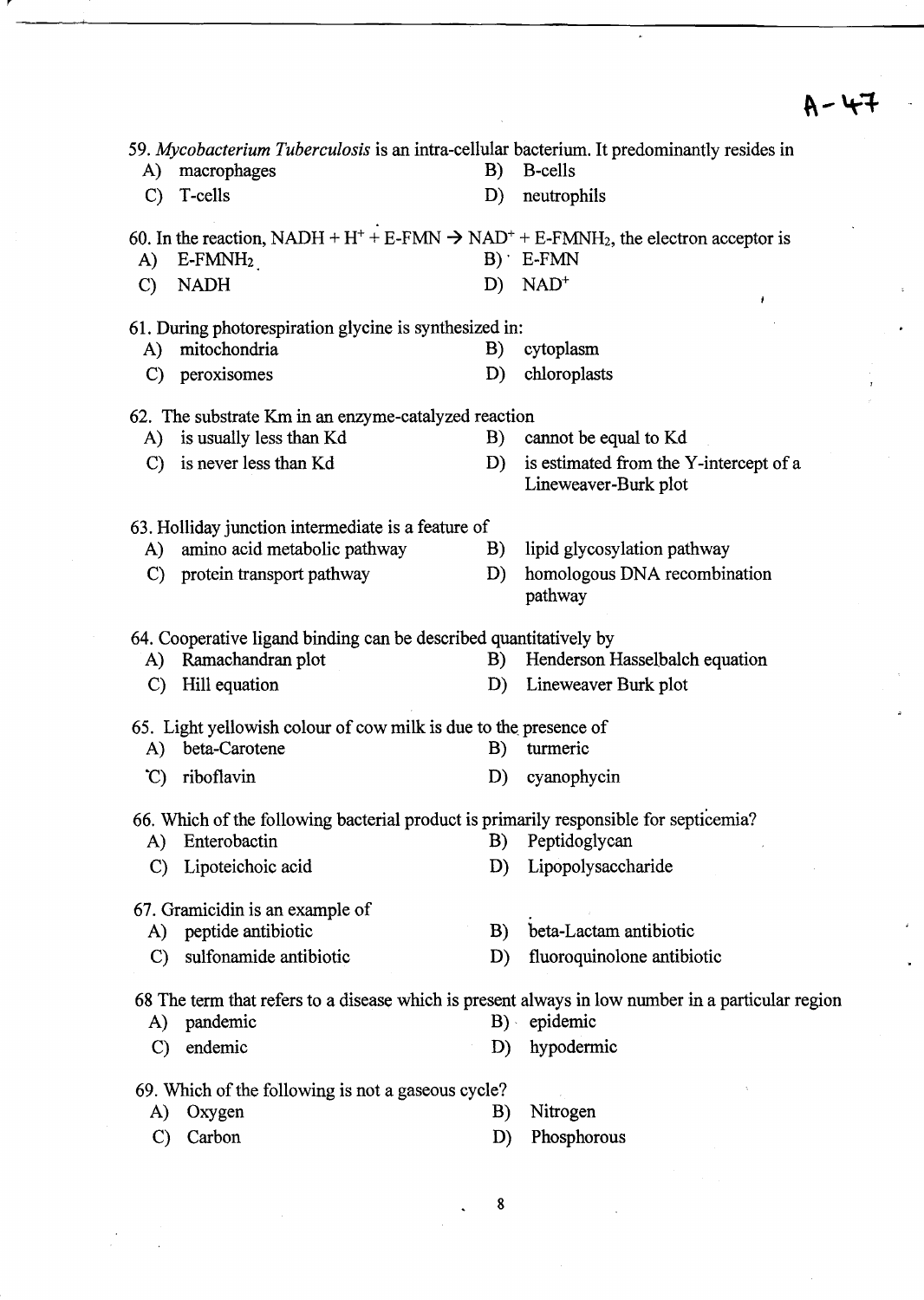70. The following enzyme-catalyzed transformation that occurs in TCA cycle can be described as:

----------------------------------------------------------------------------------



For rough work

r

 $\ddot{\cdot}$